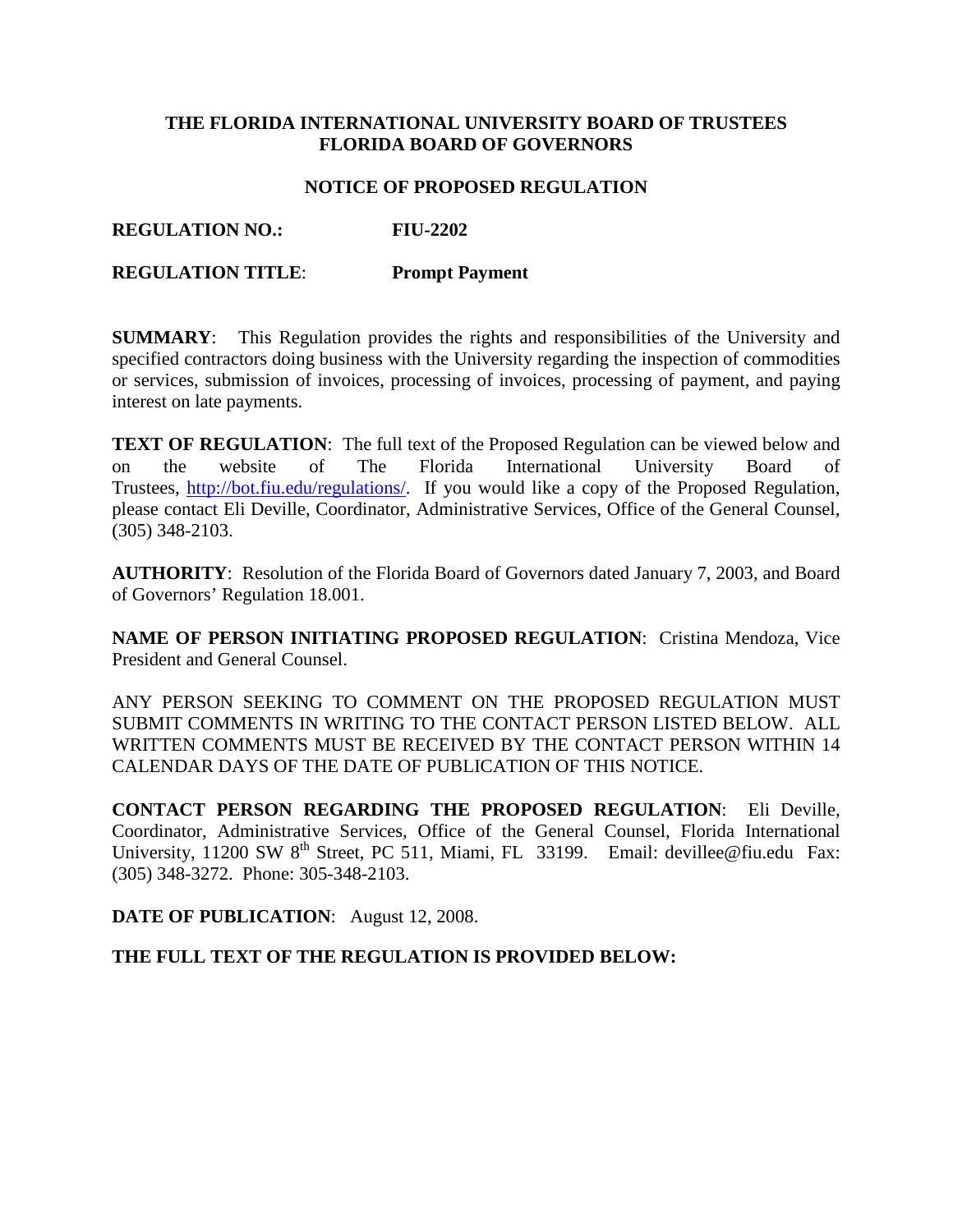#### **6C8-7.032FIU-2202 Prompt Payment.**

(1) It is the policy of the University that documentation authorizing payment of an invoice shall be approved for payment not later than forty (40) days after receipt of a proper invoice and receipt, inspection, and approval of the goods-commodities or services, except that in the case of a bona fide dispute, the payment voucher shall contain a statement of the dispute and authorize payment only in the amount not in dispute.

(a) Inspection and approval of goods commodities or services shall take no longer than five (5) business days after receipt of goods commodities or completion of services, unless the bid specificationscompetitive solicitation, purchase order or contract specifies otherwise.

(b) For purposes of determining the date an invoice was received, the University will be deemed to have received an invoice on the date on which a proper invoice is first received at the location designated by the University.

(c) The University may make partial payments to a contractor upon partial delivery of goods commodities or services or upon partial completion of construction when a contractor requests for such partial payment, and such request is appropriate under the circumstances and is made by the contractor and approved by the Controllerappropriate University representative.

(d) In cases of disputes regarding invoice amounts, the vendorcontractor will be contacted and references will be made on the invoice as to the date(s) and person(s) contacted. For calculation of the invoice receipt date, the final resolution date on the disputed amount(s) will be used. In cases where the vendorcontractor's invoice is incorrect and the vendorcontractor is required to furnish a revised invoice, the revised invoice receipt date will be used.

(e) If the terms of the invoice provide a discount for payment in less than forty (40) days, the University shall preferentially process it and use all diligence to obtain the savings by complying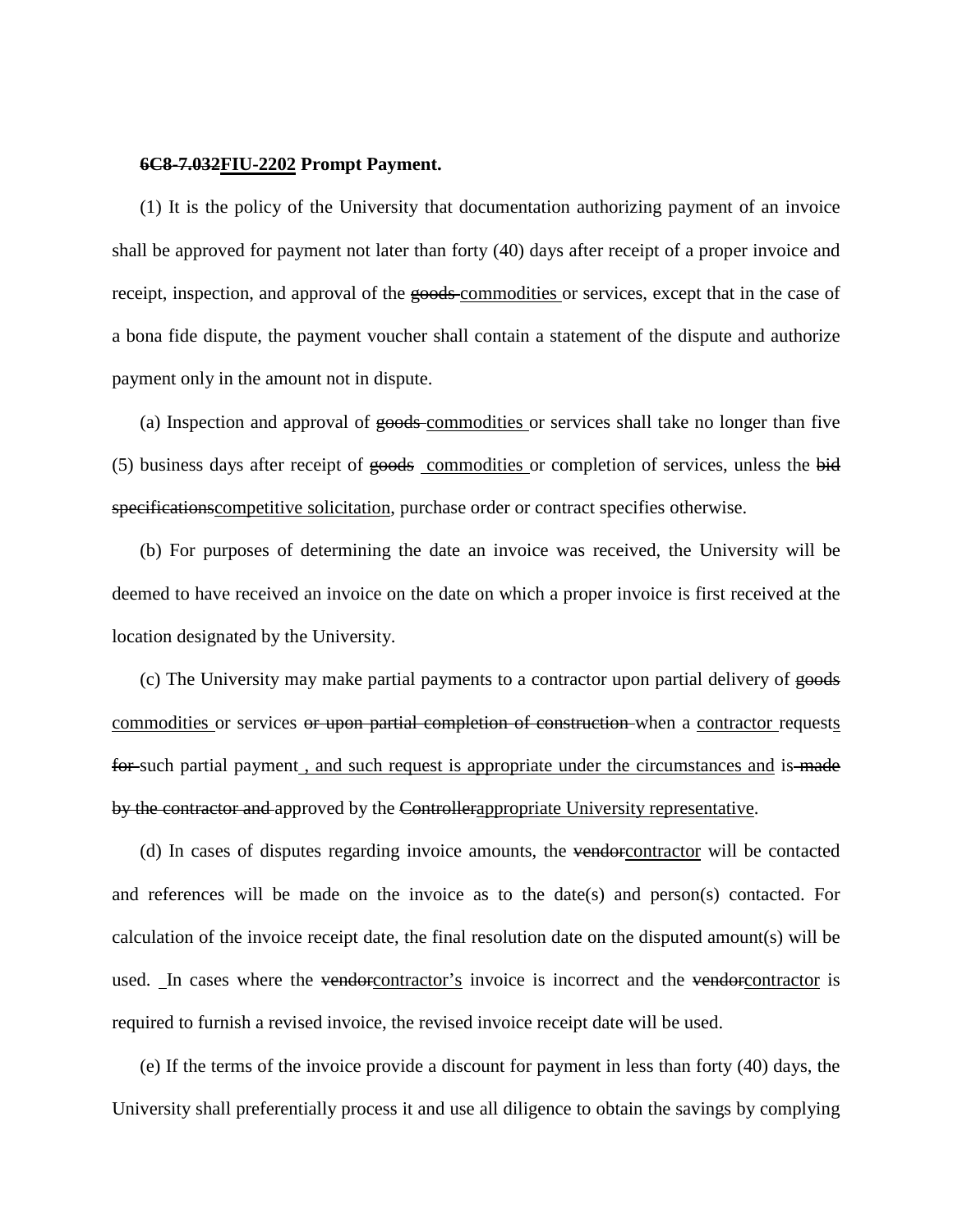with the invoice terms.

(2) The University is authorized to advance payments for goods-commodities and services, including, but not limited to, maintenance agreements and subscriptions, only to the extent such payments are necessary and reasonable, and only when it is in the best interest of the University to make payments in advance and it has been determined by the appropriate University representative that there is adequate protection to ensure that such goodscommodities or services will be provided.

(3) If  $\alpha$  check in payment of an invoice is not issued within forty (40) days after receipt of a proper invoice and receipt, inspection, and approval of the goods commodities and services, the University will pay to the vendore contractor, in addition to the amount of the invoice, an interest penalty at the rate established pursuant to Section 55.03(1), F.S., provided, however, that the interest penalty is in excess of one dollar (\$1.00). Such interest will be calculated on the unpaid balance from the expiration of such forty-day period until such time as the payment is issued to the vendorcontractor. The interest penalty will be processed within 15 days after issuing the payment. The provisions of this paragraph apply only to undisputed amounts for which payment hadhas been authorized.

(4) All purchasing agreements between the University and a vendor shall include a statement of the vendor's rights and the University's responsibilities under this Rule. The vendor's rights shall include being provided with the telephone number of the vendor ombudsman within the Office of Business and Finance at the University.

(54) Invoices received from vendors contractors which have failed to supply the University with a complete and accurate Internal Revenue Service Form W-9 or other form that provides all necessary data to determine 1099 status will be deemed insufficient for payment until such